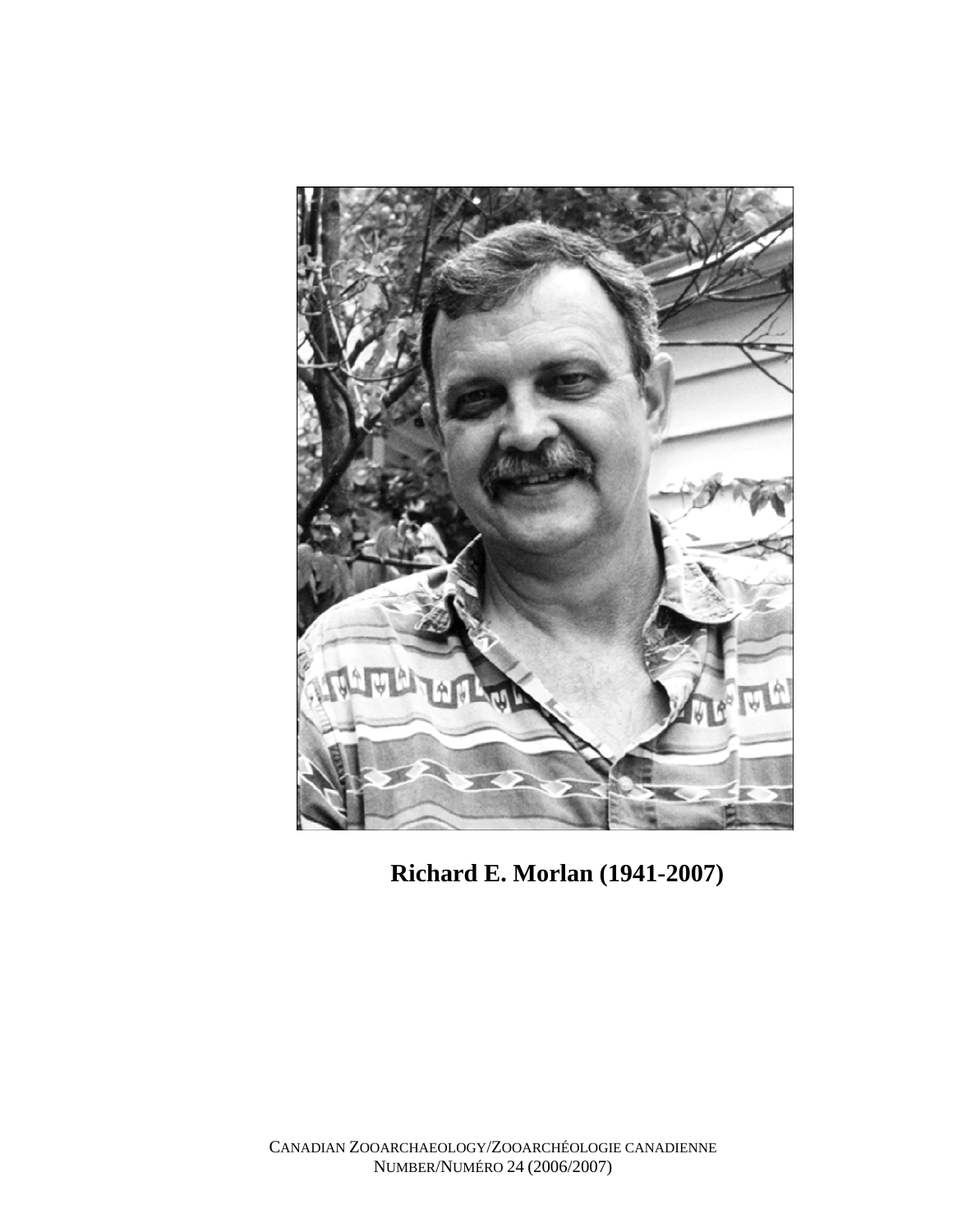## **In Memoriam: Richard E. Morlan**

I first encountered Dick Morlan in the extremely wet summer of 1967, nearly 40 years ago, on Old Crow River in the northern Yukon. He was then a member of Bill Irving's University of Toronto field crew, which had just found two excellent steppe bison skulls farther upstream. The next year he was one of several graduate students to whom Irving directed generous contract funds. Dick devoted his portion to a major excavation at the Klo-kut site, just upstream from the mouth of Old Crow River. This work later evolved into a major contribution: *The Later Prehistory of the Porcupine Drainage, Northern Yukon Territory*. (Mercury Series: Archaeological Survey of Canada Paper No. 11, 1973).

Dick was born on 6 December 1941 in Woodstock, Virginia. His deep interest in nature was awakened in childhood as his parents and grandparents were avid birdwatchers who encouraged his participation. On his sixth birthday he was presented with a pair of binoculars and Peterson's *Field Guide to the Birds*, and these interests remained with him throughout his life. Another abiding passion was music, stimulated by his father. His forté was string bass, but he also played the recorder and several other instruments beautifully. In fact, he attended the Oberlin Conservatory of Music from 1959 to 1961.

As an undergraduate at George Washington University (Emma K. Carr scholar, 1962- 1964), Dick studied under Dr. Jack Campbell, an avid ornithologist and archaeologist. His first field season was spent in northern Alaska in 1963. The

animal bones recovered during that summer's excavation inspired a lifelong interest in faunal analysis. Graduating with a B.A. in Anthropology in 1964, he then studied under the renowned archaeologist (and bird enthusiast) Dr. Chester Chard at the University of Wisconsin at Madison (N.S.F. Graduate Fellow, 1965-1967). He received an M.A. in Anthropology in 1967 and a Ph.D. in Anthropology in 1971 (University Fellow, 1967-1969). From 1967-1969, he became acquainted with Bill Irving, Bill Taylor and several other archaeologists at Canada's National Museum of Man (now the Canadian Museum of Civilization, or CMC). This led to his being hired as Yukon Archaeologist in 1969, a position in which he remained for 20 years. Dick married his wife Heather in 1973, and they were to carry out many projects together in the field and at home. Heather acted as camp manager and field assistant for several years during Dick's excavation at Loc. 15 on Old Crow River. For many years, they even cooperated in assisting injured raccoons to recover in their large, specially-constructed backyard enclosure.

The highlight of his time as Yukon Archaeologist was his organization and direction of the Yukon Refugium Project, a broadly-based, multidisciplinary study embracing geology, stratigraphy, palynology, paleontology, and archaeology. Between 1975 and 1981 this project generated a great amount of fieldwork throughout the Yukon, with most of the results published. In interpreting the archaeological finds, Dick adopted the taphonomic approach from paleontology,